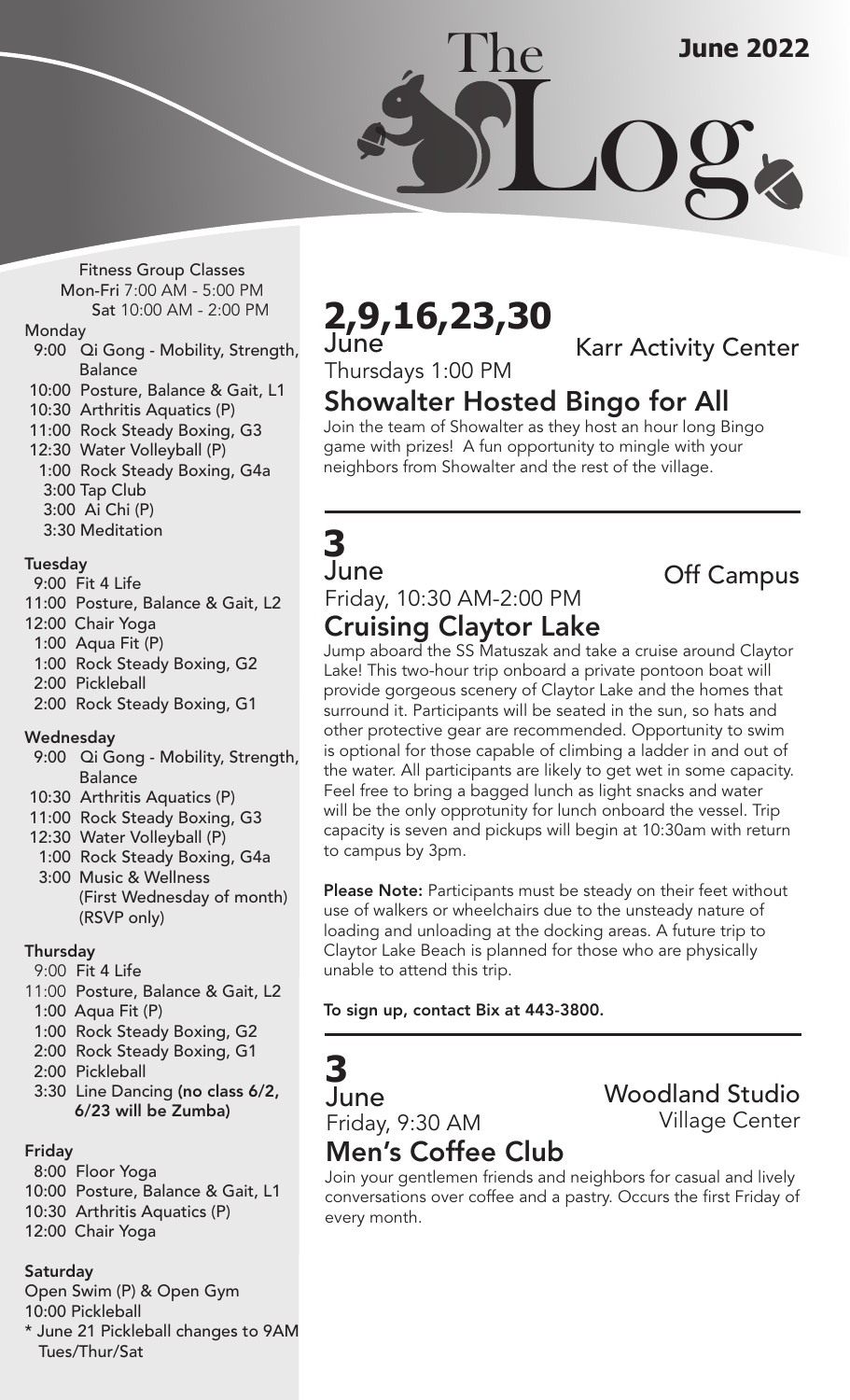### Groups & Clubs - Quick Guide

### Alzheimers/Dementia Caregiver Support Group

First & Third Friday of each month 3:00 - 4:00 PM Woodland Studio / Village Center Contact: Nicole Long 443-3450 nlong@warmhearth.org

### American Legion Post 182

Fourth Tuesday of each month 5:30 - 7:00 PM Karr Activity Center If you are interested in attending, contact Kim Kirk at 553-5021.

### Bird Club

First Wednesday of each month 7:00 PM Tall Oaks Hall Contact: Jana Ruble

### Book Club

Third Monday of each month 1:00 PM Woodland Studio / Village Center Contact: Nancy Thomas 804-514-0057 nantom200@gmail.com

### Bridge

It's BACK!! Every Wednesday 1:00 - 4:00 PM Karr Activity Center Contact: Mardy Baker 443-3434 mbaker@ warmhearth.org

### Campus Bingo

First & Third Saturday of each month 1:00 - 2:30 PM Karr Activity Center Contact: Sharon King 250-0413

### Green Committee

Third Tuesday of each month 10:30 - 11:30 AM Carson Library

### Guided Meditation

Every Monday 3:30 - 4:30 PM Fitness Studio Contact: Zed Hrubec zhrubec@outlook.com 541-250-2154

### Headline News Discussion Group

Every Thursday 9:30 - 10:30 AM Zoom Meeting ID: 871-991-4463

## **varies** June

Mondays 11:00 AM Thursdays 2:00 PM

## Easy Peasy Sign Language

Join resident Cynthia Hayes on a fun and EASY journey to learn Sign Language. This very easy method of learning is fun and engaging for your mind and utilizes your hands and arms. Cynthia is a student of Sign Language since the 80's and feels this basic introductory class is a wonderful way to build a community of learners.

Classes will be on Mondays and Thursdays. Classes range from 30 to 45 minutes each.

### NO CLASS Thursday, June 2nd.

## **7,14,21** June

Karr Activity Center

## Trivia Challenge

Every Tuesday, 10:00 AM

Trivia is back!!! If you're lusty for a win, come to Karr to strutt your knowledge for the best trivia contest on campus. Teams of four to six players can be made ahead of time, or you will be grouped in new teams from that week's attendees. All will be welcome! Coffee and tea served. Rules will be presented at the beginning, so please be prompt. Questions? Please contact Mardy at mbaker@warmhearth.org or call 443-3434.

No class June 28.

# **7**

June Tuesday, 1:00 PM Tall Oaks Hall Village Center

## Best Lawn Practices - Virginia Cooperative Extension

The Green Committee is sponsoring a special lecture with a question and answer session called Best Lawn Practices at WHV. Mike Goatley, Turfgrass Extension Specialist at Virginia Tech, will be leading the discussion on lawn care for the residents and staff of Warm Hearth. All are welcome to attend.

## Karr Activity Center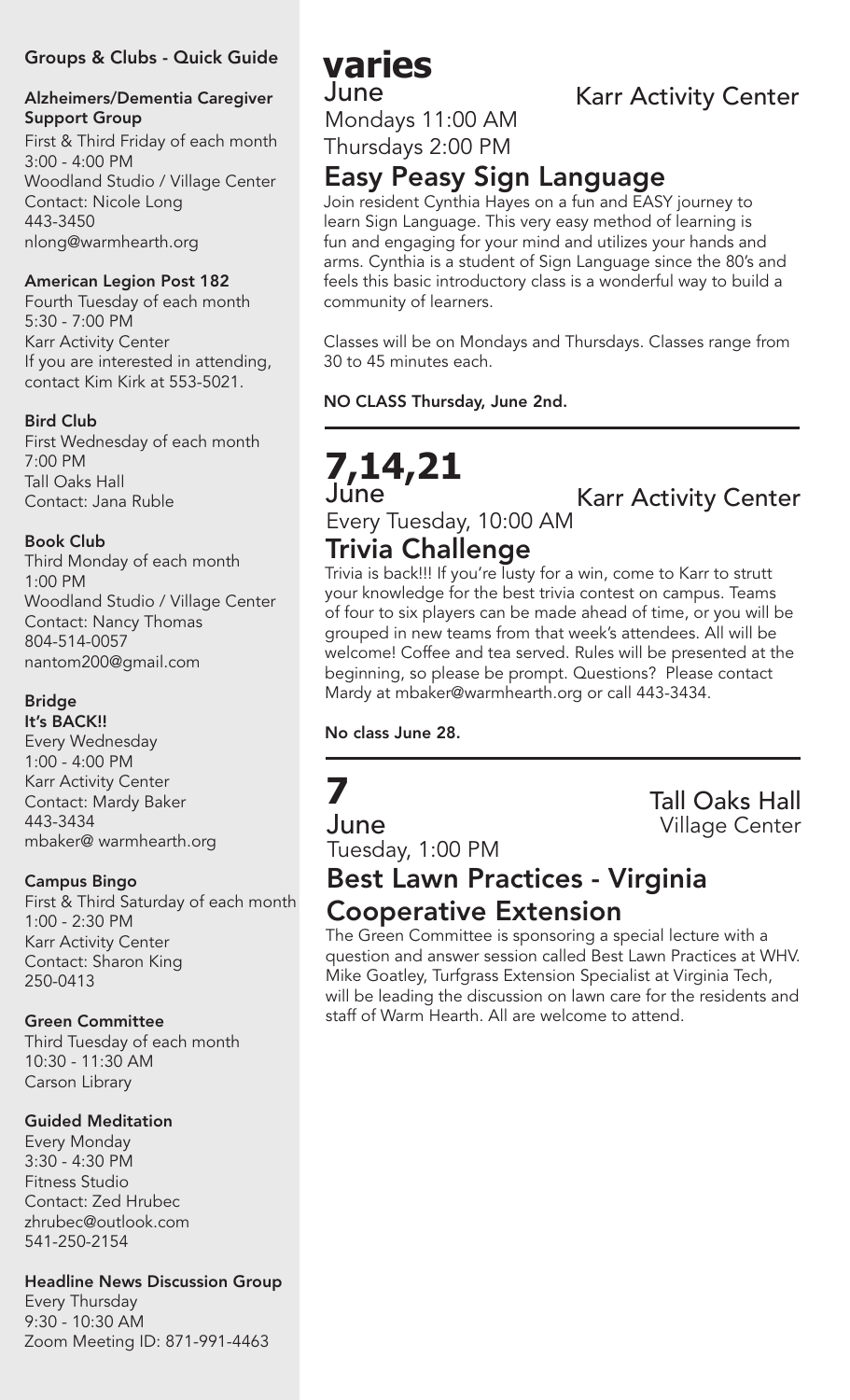### Groups & Clubs - continued

### Men's Coffee Club

First Friday of each month 9:30 - 10:30 AM Woodland Studio Contact: Mardy Baker mbaker@warmhearth.org 443-3434

#### Purls of Wisdom (Knit/Crochet)

Every Friday 10:00 - 11:00 AM Karr Activity Center Contact: Mardy Baker mbaker@warmhearth.org 443-3434

### Tap Club - Timeless Tappers

Every Monday 3:00 PM Village Center Contact: Bix mktgc@warmhearth.org 443-3800

### Trivia Challenge

Every Tuesday 10:00 - 11:00 AM Karr Activity Center Contact: Mardy Baker mbaker@warmhearth.org 443-3434

### Village Quilters

First Thursday of each month 2:00 PM Woodland Studio Contact: Bonnie Lawton

### Huckleberry Cafe - 443-3801

Pickup & delivery available. Cafe Hours: Mon - Thurs, 8:00 AM - 2:00 PM Fri, 9:00 AM - 1:00 PM

## Fireside Cafe - 443-3429

Open every day 11:00 AM - 6:00 PM Available for curbside takeout to residents and employees.

## Showalter & KHCC

For the most recent status on visitation and services in these buildings, please click on the COVID-19 information banner on the homepage at www.retire.org.

**9** June

Carson Library

## Thursday, 9:00 AM-12:00 PM Beltone Audiology Clinic Day

All Types and Styles of Hearing Aids Available

- Hearing Screening No Charge
- Hearing Aid Batteries All Sizes

• 10-point Hearing Aid Cleaning and checkup, All Makes and Models – No Charge

Other days and times are available by appointment only. Please call our office to set an appointment today: Beltone Audiology & Hearing Aid Center 800-553-5993 or 540-343-5567.

# **9**

June Thursday, 4:00 PM

## Tall Oaks Hall Village Center

# Story Hour, Happy Hour

Faye Gerrard has been an active resident in the Warm Hearth community for several years. Faye has travelled extensively, and will be speaking about her many adventures in Egypt and Israel. Please join us for her informative presentation.

Join us every month for this dynamic series of speakers. Refreshments and bar purchases will be available. Do you have an interesting story? Contact Richard Shepherd at shepherdrichard333@gmail.com to learn how you can share your story.

## **10** June

Friday, 1:00 PM

# Woodland Studio

Village Center

# Genealogy Group

This group will look at techniques and tips to help you study and trace lines of descent, or ancestry. Stay tuned for specific speakers or topics to be found in this description. If you would like to reserve a seat, please email Liz Ackermann, teashanty@me.com.

# **10** June

# **June Karr Activity Center<br>Friday, 4:00 PM** Karr Act**ivity Center**

## Robbie Vance Afternoon of Music

Robbie Vance is excited to continue his afternoons of music to sing along to or even get up and dance! Offering a before dinner beverage and snack, this is a musical opportunity to start your weekend off on the right note.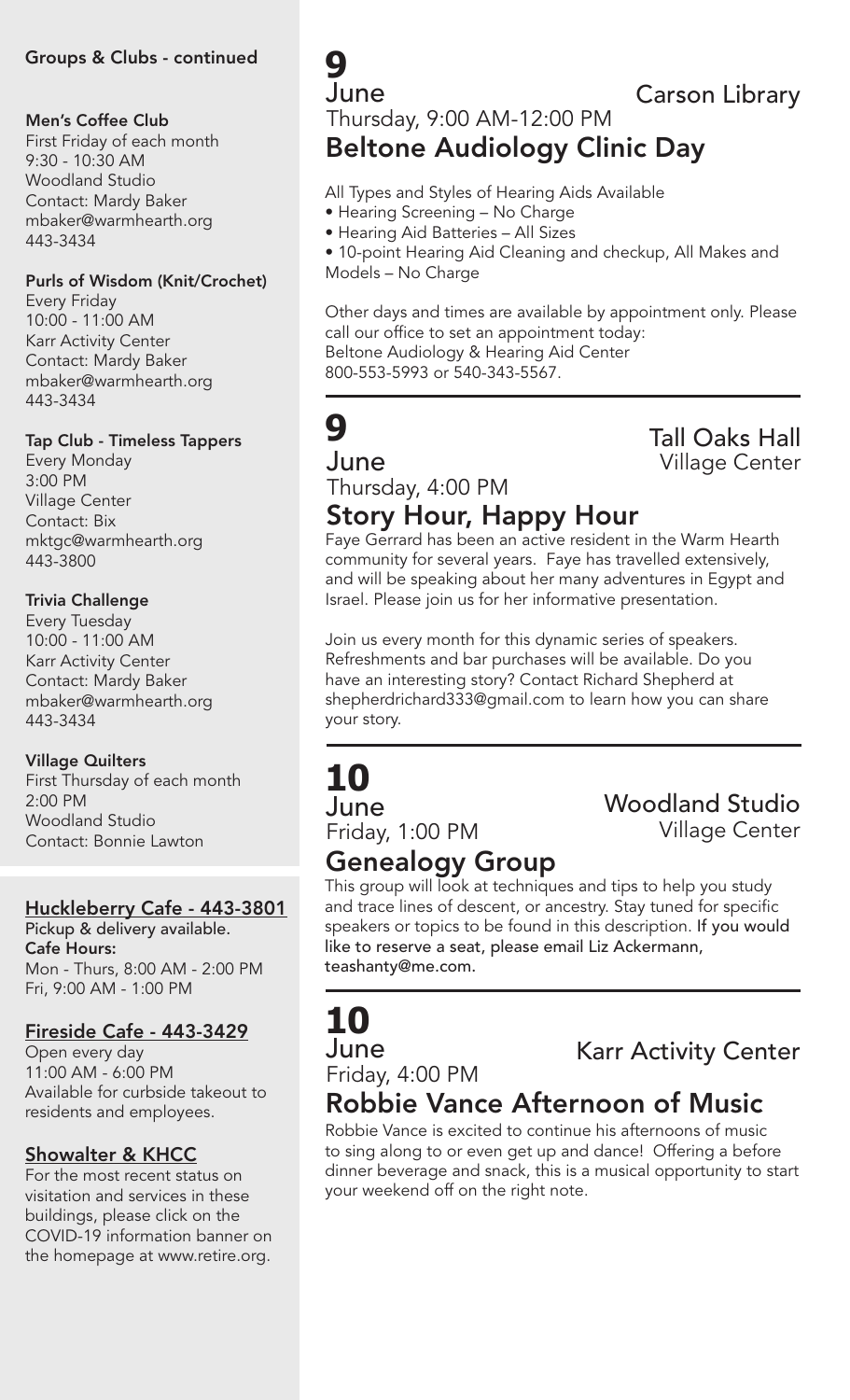Karr Activity Center

Open from Monday at 8:00 AM to Friday at 5:00 PM each week.

## New River House

Carson Library Now open 7 days a week, all day.

### Tea Tree Salon Hours

Wednesdays 1:30 - 5:00 PM Fridays 10:00 AM - 3:00 PM For appointments call 443-3817

### Neigborhood Websites and Maintenance Care Link

There are three websites where various information can be found for the different independent living neighborhoods - the apartments, Founders Forest and WoodsEdge. A unique user ID and password gives residents permission to view all documents and links on each site. The user ID and password provide a layer of protection to keep our Warm Hearth private information private and to protect against some kinds of hacking. A link to the new work order system, Maintenance Care, can be found on these three sites. If you don't want to use the site for your own neighborhood, you can also request the link be sent to you in an email. Whenever you need to fill out a work order, you can bookmark the link or find that email and use the link each time you need to visit the work order site.

For more information about getting a username and password for your neighborhood site, please contact Robbie Hickerson at rhickerson@ warmhearth.org or Sara McCarter at smccarter@warmhearth.org.

# **12**

June Sunday, 10:30 AM & 12:30 PM Village Center Tall Oaks Hall

### Father's Day Brunch Brunch Menu | \$16.95 plus tax

Sliced Beef Brisket | Oven Roasted Bone-in Chicken Potato Salad | Baked Beans | Spinach Soufflé Western Omelet Casserole | Bacon & Country Ham Pancakes & Berries |Banana Pudding Trifle Tea, Coffee & Mimosa

Reserve your spot by June 10th at 2:00 PM. Call 443-3801. Take out or delivery available.

# **13** June Monday, 4:00 PM

Karr Activity Center

### Music with Mason Join Mason for a lovely afternoon of music. A wide variety of

music from classical to movie hits. All are welcome to attend.

## **14** June Tuesday 9:30-11:30 AM

Karr Activity Center

# Outdoor Market

Warm Hearth and Feeding America have teamed up to provide fresh produce and shelf-stable grocery items directly to residents and employees at a reduced cost. We accept debit, credit or SNAP/EBT as payment. So convenient! Stop by on your break or lunch! Visit the second Wednesday of every month.

For more information contact Karen Nelson at 443-3406.

## **14** June Tuesday, 1:00 PM Birthday Tea Time

Karr Activity Center

Our birthday social is transitioning to a traditional English tea! We will celebrate the month's birthdays with a selection of sweets and finger sandwiches served with hot tea. A charming time for catching up with neighbors and friends. Everyone invited, birthday or not. We welcome you to wear your hats and florals to set the mood for an afternoon of cheer.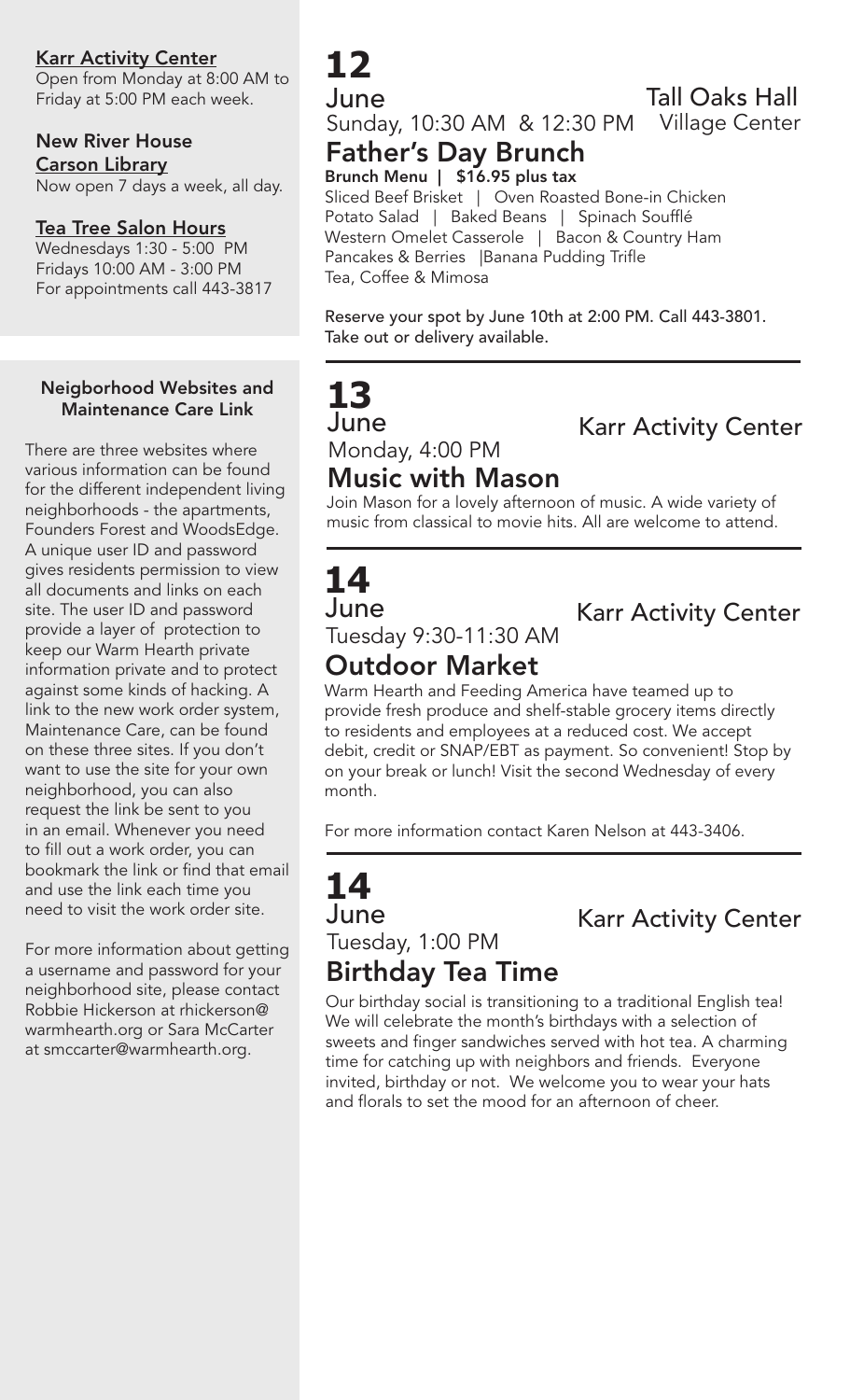## **Calling All Trailblazers!**

Warm Hearth is looking for volunteers to become members of a trail committee. The committee will include one or two residents from each area of Independent Living. Residents with experience in trail maintenance and creating trails would be a welcome addition! Trail enthusiasts who use the trails should also consider joining.

The committee will help with trail maintenance, mapping, signage and promotion, as well as advising when trail questions come up. Our trails are a wonderful amenity on campus and the committee will help us take care of and promote our trails.

Anyone interested should contact Sara McCarter at 540-230-0784 or smccarter@warmhearth.org.

## What is Meditation Class?

You'll notice a meditation class that is returning to in-person sessions listed in the Fitness schedule. The class is led by resident, Zed Hrubec. Here is how Zed describes meditation and the class:

Studies of guided meditation show that it is beneficial in different medical conditions and may ease symptoms of anxiety, depression and insomnia.

In weekly, hour-long sessions we use recorded guided meditation materials to explore, learn and practice mindful meditation. We are not committed to any particular format, structure or source. After more than two years, what we do has evolved to meet our common interests and needs.

# **15**

#### June Wednesday, 11:00 AM Tall Oaks Hall & Zoom WHV Town Hall Address Village Center

Brad Dalton will host a Town Hall Address. This is an opportunity to hear updates on important Village happenings. If you have questions for Brad, please email them in advance to bdalton@warmhearth.org. The meeting will be held in person and on Zoom. Only Warm Hearth residents and staff are invited to these meetings.

### Meeting ID: 869 2777 0011

Zoom Meeting Link: https://us06web.zoom.us/j/86927770011 Option to join by phone: (312) 626-6799

# **16**

June

Showalter Center

Thursday, 11:30 AM-12:30 PM

## Mobile Library

Montgomery-Floyd Regional Library (MFRL) Mobile Library provides a platform to bring their library services out to the community. They will provide books and other material for checkout; provide Wi-Fi access; provide printing from patrons' mobile devices; and assist visitors with their questions. We will demonstrate how to access the eBook and eAudio collections, and help people request items that are on the branch shelves. The Mobile library only accepts credit cards (no cash payments).

# **17** June

Off Campus

## Friday, 11:00 AM - 1:00 PM Father's Day Trip - Rising Silo

Celebrate Father's day with a short trip to the Rising Silo Brewery located behind University Mall in Blacksburg.This outdoor farm style brewery has a wide selection original craft beers, homemade sodas and farm to table food, all in a beautiful relaxing environment overlooking the NRV mountains. Purchase farm fresh eggs, produce and honey from their 24/7 self serve Honesty Fridge. Cash and cards accepted. Everyone is welcome to join this special lunch trip to honor your father, or yourself! Sign up for transportation by calling 540-443-3800. Limited space on the WHV van, but all are welcome to drive and meet there (2351 Glad Road, Blacksburg VA). Pickups will begin at 11am and returning by 1pm.

# **17**

June

Friday, 12:30 PM

## Woodland Studio Village Center

## Explore Painting with Heather

Explore the world of painting with Heather Gearhart, VP of Health and Wellness at Warm Hearth. She has an extensive background in painting. A variety of subjects and content will be explored. No experience necessary. Please wear appropriate clothing or apron. All other materials provided. Sign up monthly by contacting Bix at 443-3800 for your place in the class. Limit of 6 participants.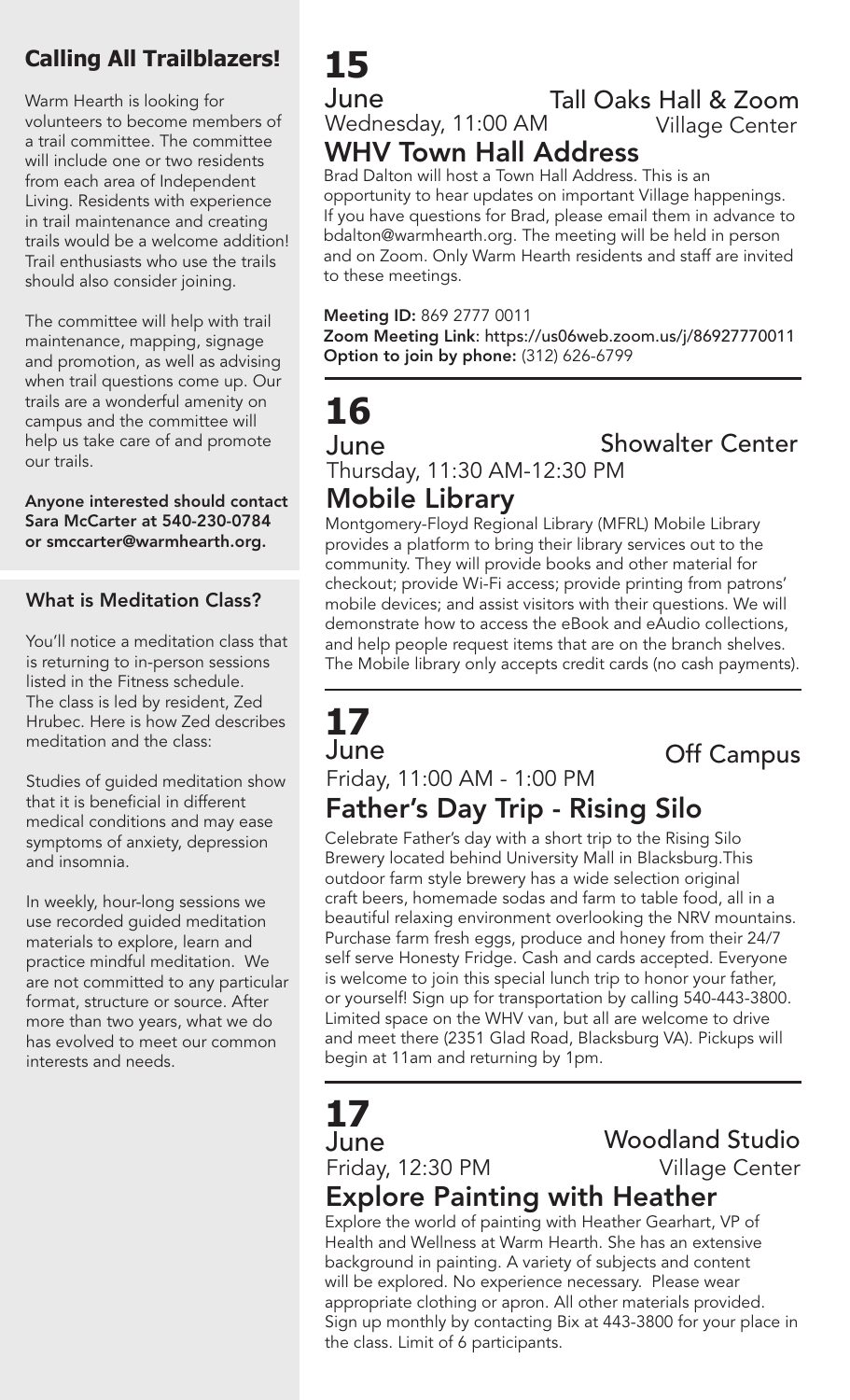

## Food (Optional) \$10

BBQ Chicken Slaw Pretzels w/mustard Pigs in a Banket Cookies

\*important

#### New Line Dancing Class

Join Mardy for the most fun you'll have all week! Line Dancing for Fitness & Fun is a casual but active class that will get you moving and smiling. Learn beginning line dances like The Cupid Shuffle, Boot Scoot'n Boogie, Macarena and the Electric Slide. These beginning line dances don't need a partner, just the ability to have a blast dancing your afternoon off. Feel free to dress the part with twirly skirts and cowboy hats, or just your regular duds.



Massage Therapy is Back! You will be excited to meet LoraLeigh Geissler, our new massage therapist! She offers massage appointments at the Village Center. She specializes in Jin Shou Tuina and Craniosacral therapy massage. Stay tuned for more information or contact Kenny in Fitness with questions: 443-3474

# **17**

June Friday, 4:30-6:30 PM

# Fabulous Fridays

Let's keep celebrating! Join us on the third Friday of each month for our Fabulous Fridays social event and happy hour. The event will include music, dinner, cash bar and unlimited fun indoors and out, weather permitting! Look in the Log each month for details and fun themes that will be a part of each event. You are not required to purchase dinner to come hang out with friends and neighbors and enjoy the music.

Heavy Appetizers \$10, Cash Bar - wine and beer

Music - David Francisco- David Francisco is an experienced Veteran Entertainer with over 40 years devoted to the business as a Musician and Vocalist.He plays Classic country, soft rock, and bluegrass.

If you would like to eat, call the café (443-3801) to reserve a spot so Lynn can order the right amount of food.

*The event will be outside. The area is mostly shaded, but the temps are warm - dress accordingly! If it rains, the event will be moved into Tall Oaks Hall.* 

# **20**

Karr Activity Center

Patio

Village Center

# **June**<br>Monday, 1:00 PM

## Cards with Melissa

Warm Hearth welcomes our special card craft teacher, Melissa Matusevich to teach a monthly card class. You will go home with a professional collection of handmade cards after step-by-step personal instruction. No experience necessary. All materials provided. If you register and then need to cancel, please tell Bix so someone on the waiting list can attend.

Participation limit: 12 (Minimum 4) Sign up: Contact Bix at 443-3800, once the class is in The Log Registration deadline: June 13 at 1:00 PM

# **24**

June

# **June**<br>Friday, 1:00 PM **Karr Activity Center**

## Advanced Paper Crafting

Melissa Matusevich teaches this advanced monthly paper crafting class the fourth Friday of each month. In these extended classes she will teach over 30 different techniques including two-step stamping, water color pencils, heat embossing and much more! Class will be structured with a demonstration of a technique and then selection of five projects to work on individually.

#### Participation limit: 10 (Minimum 4)

Sign up: Contact Bix at 443-3800. Your registration will be confirmed upon payment of \$20 BEFORE the day of the class. Please give your payment of cash or check to Bix at the Village Center. Checks should be made out to Melissa Matusevich. Registration deadline: June 17 @ 1:00 PM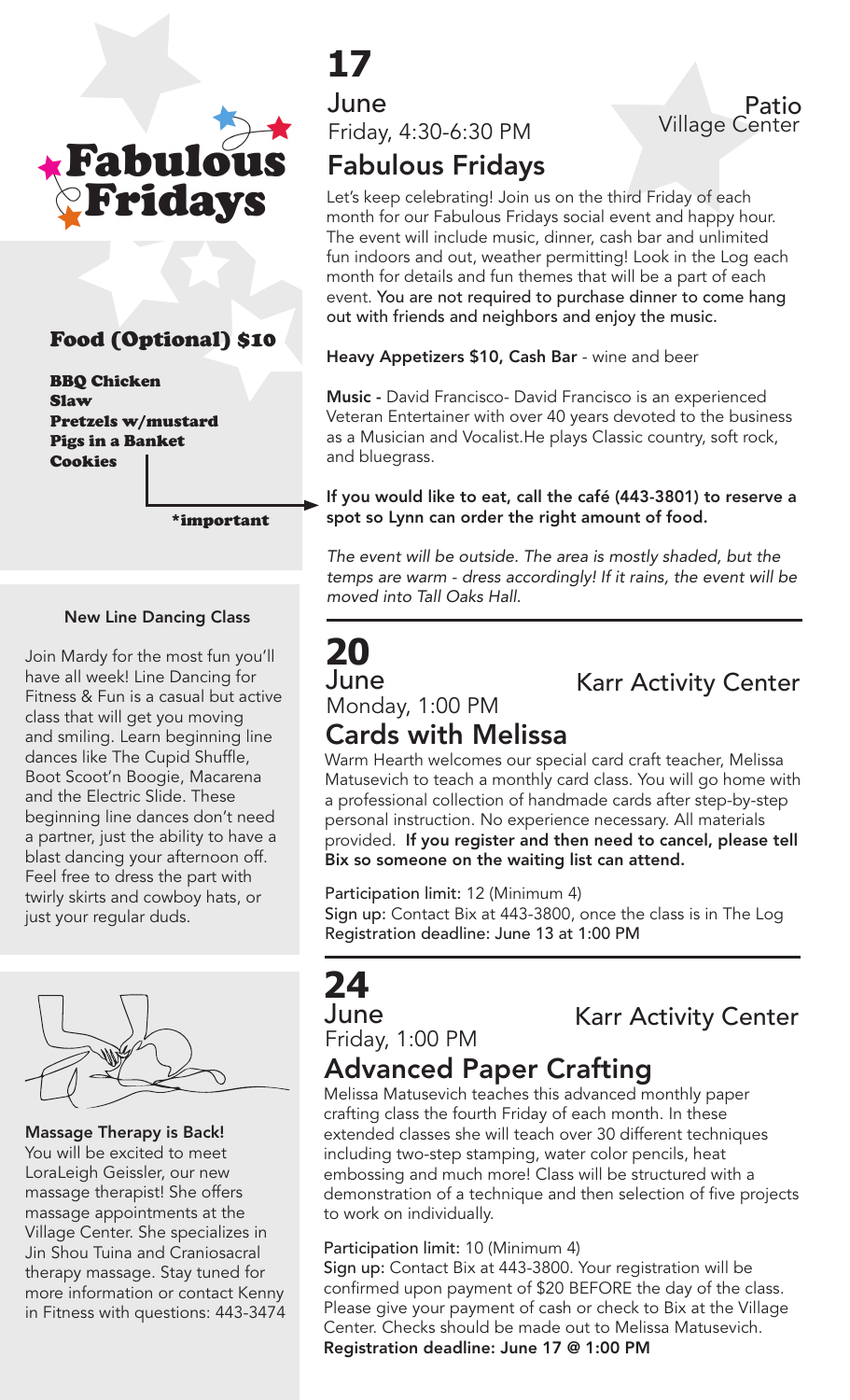

## Save the Date

## 2022 Appreciation Carnival

July 8 11:00 AM - 4:00 PM Karr Activity Center

Step right up, step right up! Warm Hearth celebrates all those who have made our campus a special place. Win a prize at a wide assortment of carnival games, including 3 large inflatable games, putting challenge, hammer and bell, cup bounce and more. Treat yourself to snow cones, music, and lunch on us! Help us with food counts by reserving your free box lunch of a turkey & cheese sub w/ chips, cookie and a drink.

To reserve food, call 443-3800 no later than July 1st.

Need a gluten free option? Salads can be special ordered for those with gluten free needs. Please specify at time of reservation. Your guests are welcome to lunch at \$10 each. Please make check out to Warm Hearth Village or pay cash at time of reservation at front desk of the Village Center, or Enrichment Office at the Karr Activity Center. In case of rain, the event will be postponed, but lunch will still be provided for pick up at the Karr Center on Friday the 8th at 11am for those who have made a reservation for lunch.

If you have any questions, contact Mardy Baker at mbaker@ warmhearth.org or call 540-443-3434.

# Out and About

## Coloring with Fruits and Vegetables

Workshop Presented by Rona Vrooman Master Gardener Intern Thursday, June 9, 2022 12:00 - 1:30 PM Montgomery County Government Center, 755 Roanoke St, Christiansburg, VA Multi-Purpose Room 1

Looking for a safe, economical and natural way to add color to your clothing? Look no further than fruits and vegetables. This session will showcase a variety of fruits and vegetables and their corresponding colors as well as how to prepare and store dyes, how to prepare items to be dyed and how to dye items.Don't just eat your fruits and vegetables – create beautiful, natural colors.

To register: Please use the Google form link- https://forms.gle/HssWLakVjgY7WDmz5 or contact Wendy Silverman at wss@vt.edu or at 540-382-5790.

## Spring 2022 Memory Masterclass - Take Charge of Your Brain Health! (6-week class)

Upcoming Dates: There are several offerings to fit your needs. Memory Masterclass is offered several times throughout the year to accommodate busy schedules. Our 6-week courses meet twice a week for one hour. Contact us for more information on the dates and times of our next course offering.

To Learn More and Register: Contact us by phone or email to get more information about offerings and registration events. Phone: (540) 231-3161 Email: vtadultdayservices@gmail.com

Cost: \$75 for each 6-week course

Tuesday and Thursday 4:30-6:30 PM 102 Wallace Hall, Virginia Tech Email BenZ@vt.edu to register.